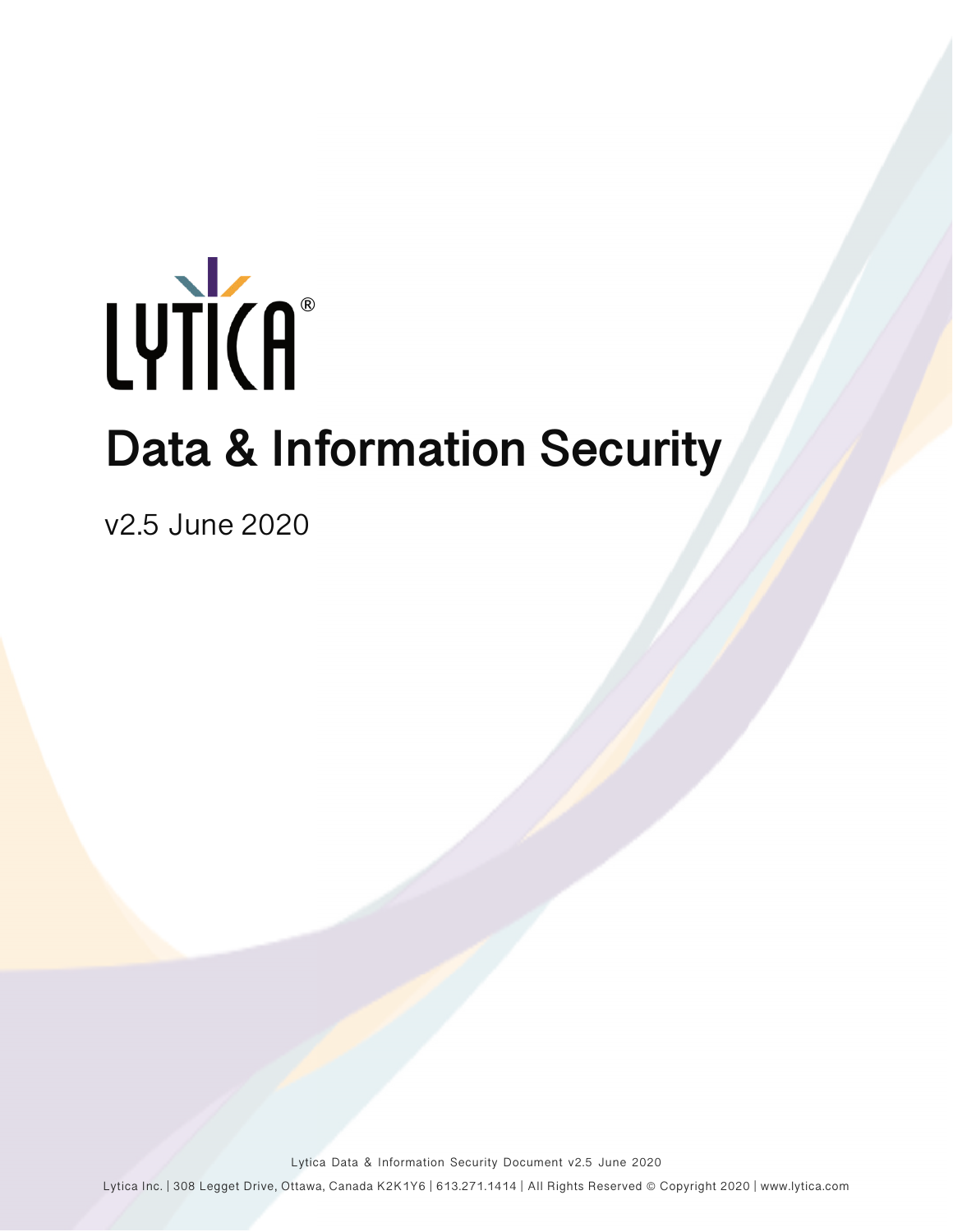## **Data Information & Security**

Hundreds of companies have trusted Lytica with their data. We employ best-of-breed proactive security practices, encryption and intrusion detection methods to ensure customer data is always protected.

We protect your information, while maintaining the integrity of our information service offering. We rely on industry best practices, robust security infrastructure and comprehensive policies to protect our data, along with that of our clients and partners.

Some of the ways Lytica protects your information are listed below:

### **Data Centers & Servers**

**Physical Security:** Lytica's information infrastructure is hosted by OVH, which hold numerous certifications including PCI-DSS, SOC 1, ISO 27001, ISAE-3402, SSAE-16 Type 1, and SOC 2 Type 2. Power, and internet connectivity are monitored and guaranteed by the facilities providers.

**Remote Monitoring:** All production network systems, networked devices, and circuits are constantly monitored and logically administered by Lytica staff.

**Patching and Maintenance:** System security patches are applied monthly.

**Anti-Malware:** All servers are protected using industry-recognized endpoint protection software.

### **Network Security**

**Intrusion Detection and Prevention:** We employ state of the art Network Intrusion Detection Systems (IDS) and Intrusion Prevention Systems (IPS) to detect, prevent and mitigate potential security events.

**Architecture:** Lytica's network architecture is designed to ensure that customer data is isolated from edge network traffic. There is a hard air-gap between any customer supplied data and Internet facing Lytica platforms. All data is processed within Lytica's inner network, and only aggregated, fully anonymized information is used for report generation.

**Network Vulnerability Scanning:** Lytica performs comprehensive vulnerability scans to monitor network and endpoint security. These are carried out on an ongoing basis.

**Security Incident Event Management (SIEM):** Lytica uses an industry recognized SIEM solution to monitor, detect and respond to security incidents.

**Network Access:** Access to the Lytica network is restricted to authorized users and devices.